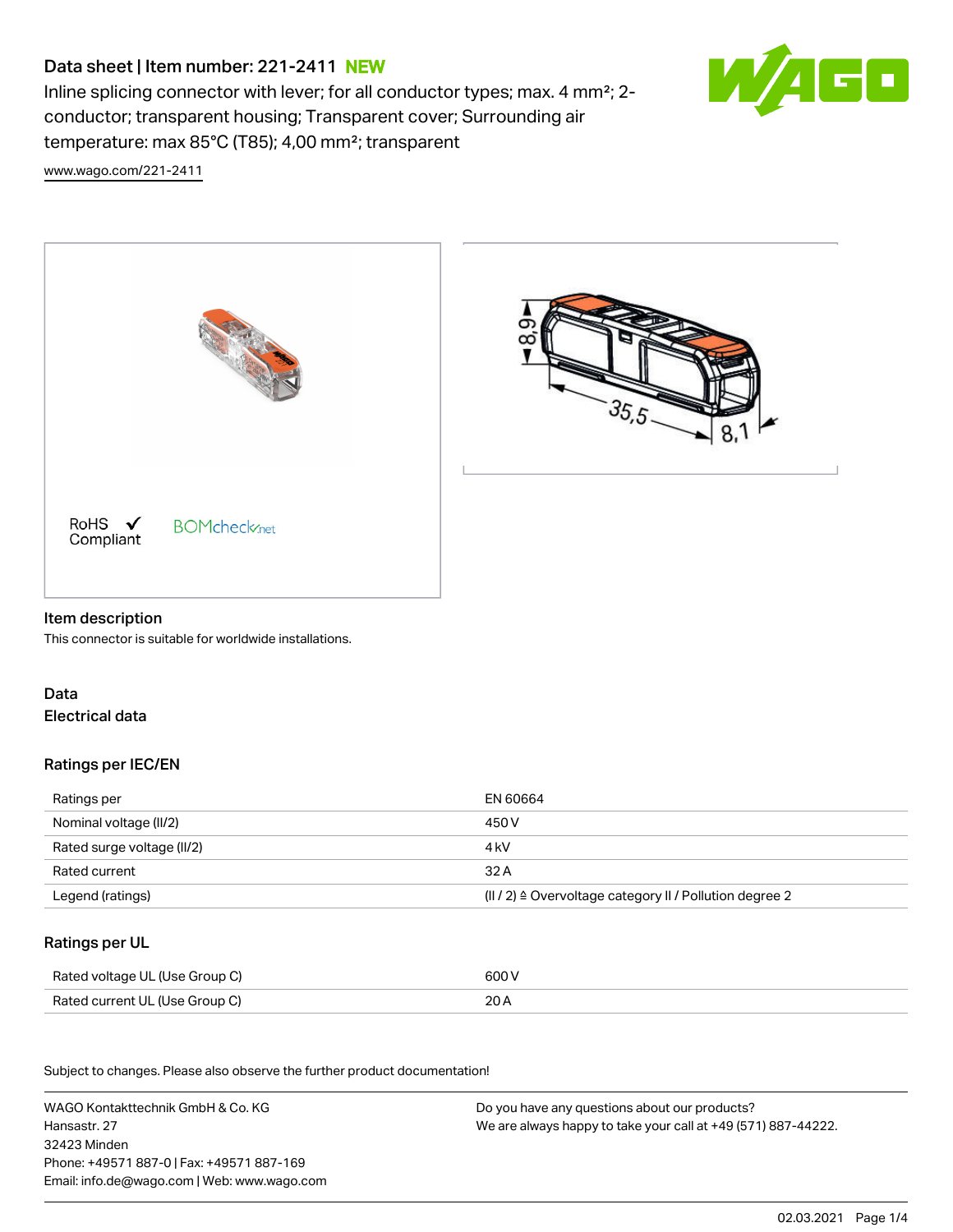[www.wago.com/221-2411](http://www.wago.com/221-2411)



### Connection data

| Connection technology             | CAGE CLAMP <sup>®</sup>               |
|-----------------------------------|---------------------------------------|
| Actuation type                    | Lever                                 |
| Connectable conductor materials   | Copper                                |
| Solid conductor                   | $0.24$ mm <sup>2</sup> / 20  14 AWG   |
| Stranded conductor                | $0.22.5$ mm <sup>2</sup> / 18  14 AWG |
| Fine-stranded conductor           | $0.24$ mm <sup>2</sup> / 18  14 AWG   |
| Strip length                      | 11 mm / 0.43 inch                     |
| Total number of connection points |                                       |

### Physical data

| Width  | 8.1 mm / 0.319 inch  |
|--------|----------------------|
| Height | 8.9 mm / 0.35 inch   |
| Depth  | 35.5 mm / 1.398 inch |

#### Material data

| Color                       | transparent |
|-----------------------------|-------------|
| Flammability class per UL94 | V2          |
| Color of actuator           | orange      |
| Weight                      | 2.9g        |

#### Commercial data

| Packaging type        | <b>BOX</b>    |
|-----------------------|---------------|
| Country of origin     | DE            |
| GTIN                  | 4055144049404 |
| Customs tariff number | 85369010000   |

# Compatible products

## assembling

| Item no.: 221-2501<br>Mounting carrier with strain relief; 1-way; for inline splicing connector with lever; for screw mounting;<br>gray | www.wago.com/221-2501 |
|-----------------------------------------------------------------------------------------------------------------------------------------|-----------------------|
| Item no.: 221-2502<br>Mounting carrier with strain relief; 2-way; for inline splicing connector with lever; for screw mounting;<br>gray | www.wago.com/221-2502 |
| Item no.: 221-2503<br>Mounting carrier with strain relief; 3-way; for inline splicing connector with lever; for screw mounting;<br>gray | www.wago.com/221-2503 |

Subject to changes. Please also observe the further product documentation!

WAGO Kontakttechnik GmbH & Co. KG Hansastr. 27 32423 Minden Phone: +49571 887-0 | Fax: +49571 887-169 Email: info.de@wago.com | Web: www.wago.com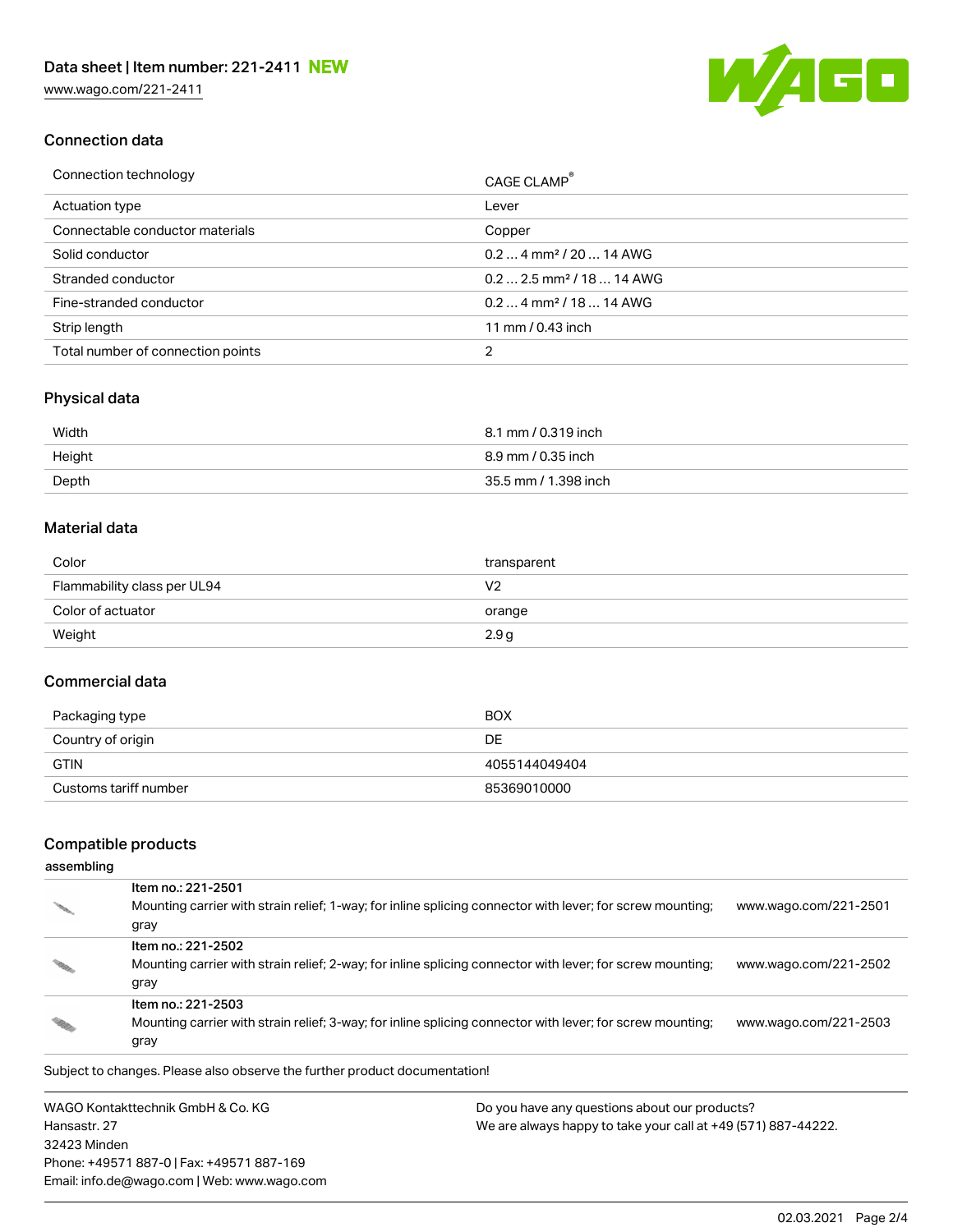# Data sheet | Item number: 221-2411 NEW

[www.wago.com/221-2411](http://www.wago.com/221-2411)



Item no.: 221-2504

| Mounting carrier with strain relief; 4-way; for inline splicing connector with lever; for screw mounting;<br>gray                                                     | www.wago.com/221-2504 |
|-----------------------------------------------------------------------------------------------------------------------------------------------------------------------|-----------------------|
| Item no.: 221-2505<br>Mounting carrier with strain relief; 5-way; for inline splicing connector with lever; for screw mounting;<br>gray                               | www.wago.com/221-2505 |
| Item no.: 221-2511<br>Mounting carrier with strain relief; 1-way; for inline splicing connector with lever; with snap-in mounting www.wago.com/221-2511<br>foot; gray |                       |
| Item no.: 221-2512<br>Mounting carrier with strain relief; 2-way; for inline splicing connector with lever; with snap-in mounting www.wago.com/221-2512<br>foot; gray |                       |
| Item no.: 221-2513<br>Mounting carrier with strain relief; 3-way; for inline splicing connector with lever; with snap-in mounting www.wago.com/221-2513<br>foot; gray |                       |
| Item no.: 221-2514<br>Mounting carrier with strain relief; 4-way; for inline splicing connector with lever; with snap-in mounting www.wago.com/221-2514<br>foot; gray |                       |
| Item no.: 221-2515<br>Mounting carrier with strain relief; 5-way; for inline splicing connector with lever; with snap-in mounting www.wago.com/221-2515<br>foot; gray |                       |
| Item no.: 221-2521<br>Mounting carrier; 1-way; for inline splicing connector with lever; for screw mounting; gray                                                     | www.wago.com/221-2521 |
| Item no.: 221-2522<br>Mounting carrier; 2-way; for inline splicing connector with lever; for screw mounting; gray                                                     | www.wago.com/221-2522 |
| Item no.: 221-2523<br>Mounting carrier; 3-way; for inline splicing connector with lever; for screw mounting; gray                                                     | www.wago.com/221-2523 |
| Item no.: 221-2524<br>Mounting carrier; 4-way; for inline splicing connector with lever; for screw mounting; gray                                                     | www.wago.com/221-2524 |
| Item no.: 221-2525<br>Mounting carrier; 5-way; for inline splicing connector with lever; for screw mounting; gray                                                     | www.wago.com/221-2525 |
| Item no.: 221-2531<br>Mounting carrier; 1-way; for inline splicing connector with lever; with snap-in mounting foot; gray                                             | www.wago.com/221-2531 |
| Item no.: 221-2532<br>Mounting carrier; 2-way; for inline splicing connector with lever; with snap-in mounting foot; gray                                             | www.wago.com/221-2532 |
| Item no.: 221-2533<br>Mounting carrier; 3-way; for inline splicing connector with lever; with snap-in mounting foot; gray                                             | www.wago.com/221-2533 |
| Item no.: 221-2534<br>Mounting carrier; 4-way; for inline splicing connector with lever; with snap-in mounting foot; gray                                             | www.wago.com/221-2534 |
| Item no.: 221-2535<br>Mounting carrier; 5-way; for inline splicing connector with lever; with snap-in mounting foot; gray                                             | www.wago.com/221-2535 |
|                                                                                                                                                                       |                       |

Subject to changes. Please also observe the further product documentation!

WAGO Kontakttechnik GmbH & Co. KG Hansastr. 27 32423 Minden Phone: +49571 887-0 | Fax: +49571 887-169 Email: info.de@wago.com | Web: www.wago.com